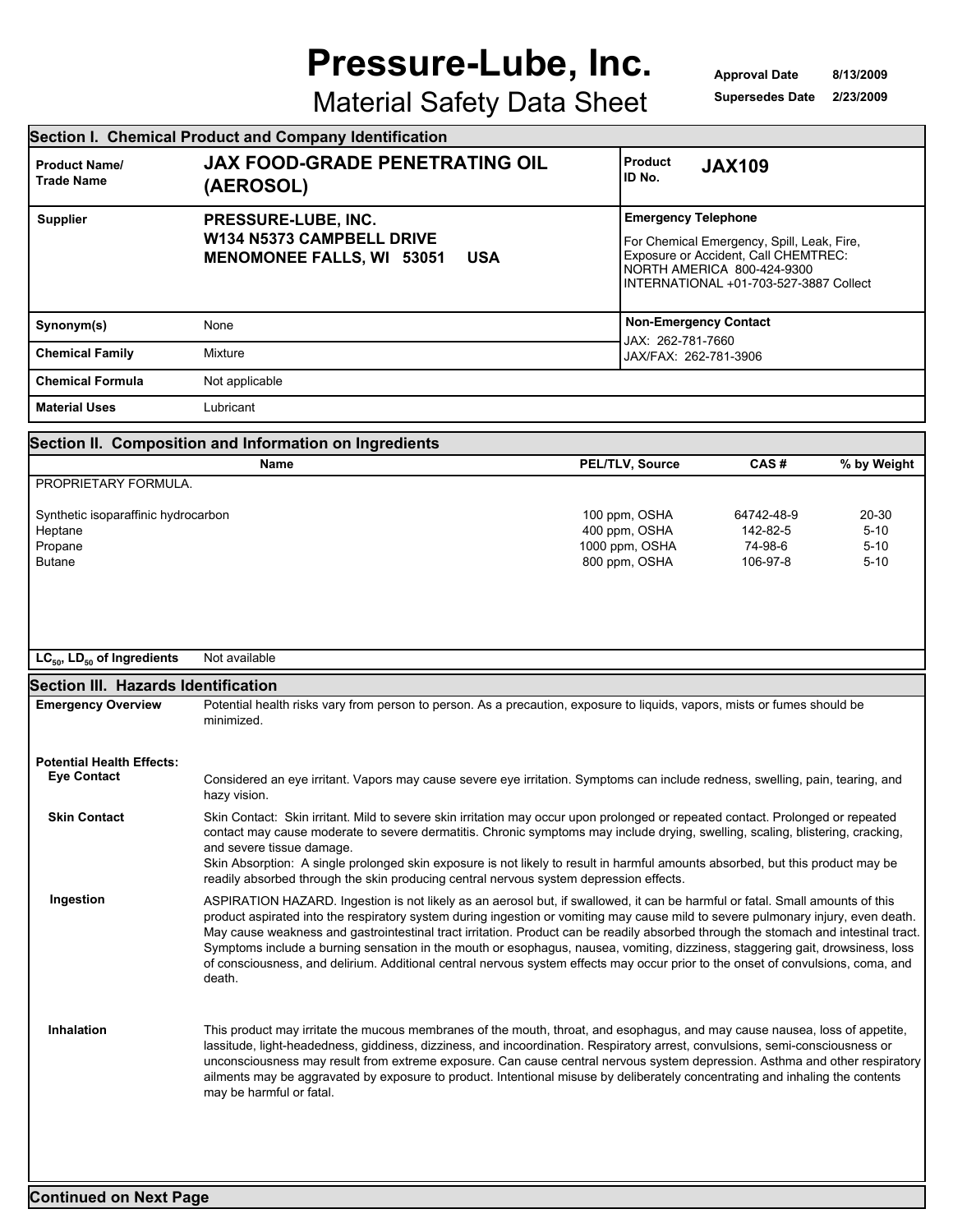| Section III. Hazards Identification (cont'd)                                                                      |                                                                                                                                                                                                                                                                                                                                                                                                                                                                                                                                                                                                                                                                                                                                                                                                                                                                                                                                                                                                                                                                                                                                                                                                                                                                                                                                                                                                                                                                                                            |                                      |       |      |                                                                                                         |   |                                                                                                                                                                                                                                                                                                                                                                                                                                                                                                                                                                                                                                                                                                                                                                                                                      |
|-------------------------------------------------------------------------------------------------------------------|------------------------------------------------------------------------------------------------------------------------------------------------------------------------------------------------------------------------------------------------------------------------------------------------------------------------------------------------------------------------------------------------------------------------------------------------------------------------------------------------------------------------------------------------------------------------------------------------------------------------------------------------------------------------------------------------------------------------------------------------------------------------------------------------------------------------------------------------------------------------------------------------------------------------------------------------------------------------------------------------------------------------------------------------------------------------------------------------------------------------------------------------------------------------------------------------------------------------------------------------------------------------------------------------------------------------------------------------------------------------------------------------------------------------------------------------------------------------------------------------------------|--------------------------------------|-------|------|---------------------------------------------------------------------------------------------------------|---|----------------------------------------------------------------------------------------------------------------------------------------------------------------------------------------------------------------------------------------------------------------------------------------------------------------------------------------------------------------------------------------------------------------------------------------------------------------------------------------------------------------------------------------------------------------------------------------------------------------------------------------------------------------------------------------------------------------------------------------------------------------------------------------------------------------------|
| <b>HMIS Code</b>                                                                                                  | Health:                                                                                                                                                                                                                                                                                                                                                                                                                                                                                                                                                                                                                                                                                                                                                                                                                                                                                                                                                                                                                                                                                                                                                                                                                                                                                                                                                                                                                                                                                                    | 2                                    | Fire: | 3    | Physical Hazard:                                                                                        | 0 | <b>HAZARD RATINGS</b><br>0 Minimal Hazard<br>3 Serious Hazard<br>1 Slight Hazard<br>4 Severe Hazard<br>2 Moderate Hazard                                                                                                                                                                                                                                                                                                                                                                                                                                                                                                                                                                                                                                                                                             |
| <b>Section IV. First Aid Measures</b>                                                                             |                                                                                                                                                                                                                                                                                                                                                                                                                                                                                                                                                                                                                                                                                                                                                                                                                                                                                                                                                                                                                                                                                                                                                                                                                                                                                                                                                                                                                                                                                                            |                                      |       |      |                                                                                                         |   |                                                                                                                                                                                                                                                                                                                                                                                                                                                                                                                                                                                                                                                                                                                                                                                                                      |
| <b>Eye Contact</b>                                                                                                |                                                                                                                                                                                                                                                                                                                                                                                                                                                                                                                                                                                                                                                                                                                                                                                                                                                                                                                                                                                                                                                                                                                                                                                                                                                                                                                                                                                                                                                                                                            |                                      |       |      | Flush with large amounts of water, occasionally lifting upper and lower eyelids. Get medical attention. |   |                                                                                                                                                                                                                                                                                                                                                                                                                                                                                                                                                                                                                                                                                                                                                                                                                      |
| <b>Skin Contact</b>                                                                                               | Thoroughly wash exposed area with soap and water. Remove contaminated clothing and launder it before reuse. Should any<br>irritation persist, get medical attention.                                                                                                                                                                                                                                                                                                                                                                                                                                                                                                                                                                                                                                                                                                                                                                                                                                                                                                                                                                                                                                                                                                                                                                                                                                                                                                                                       |                                      |       |      |                                                                                                         |   |                                                                                                                                                                                                                                                                                                                                                                                                                                                                                                                                                                                                                                                                                                                                                                                                                      |
| Ingestion                                                                                                         | Ingestion is not likely as an aerosol but, if ingested, DO NOT induce vomiting. If spontaneous vomiting is about to occur, place<br>the victim's head below his knees to prevent aspiration. Never give anything by mouth to an unconscious person. Do not leave<br>victim unattended. Call a physician or transport to an emergency facility.                                                                                                                                                                                                                                                                                                                                                                                                                                                                                                                                                                                                                                                                                                                                                                                                                                                                                                                                                                                                                                                                                                                                                             |                                      |       |      |                                                                                                         |   |                                                                                                                                                                                                                                                                                                                                                                                                                                                                                                                                                                                                                                                                                                                                                                                                                      |
| <b>Inhalation</b>                                                                                                 | If affected, remove individual to fresh air. If breathing is difficult, administer oxygen. If breathing has stopped, give artificial<br>respiration. Keep person warm and quiet. Get medical attention.                                                                                                                                                                                                                                                                                                                                                                                                                                                                                                                                                                                                                                                                                                                                                                                                                                                                                                                                                                                                                                                                                                                                                                                                                                                                                                    |                                      |       |      |                                                                                                         |   |                                                                                                                                                                                                                                                                                                                                                                                                                                                                                                                                                                                                                                                                                                                                                                                                                      |
| <b>Section V. Fire and Explosion Data</b>                                                                         |                                                                                                                                                                                                                                                                                                                                                                                                                                                                                                                                                                                                                                                                                                                                                                                                                                                                                                                                                                                                                                                                                                                                                                                                                                                                                                                                                                                                                                                                                                            |                                      |       |      |                                                                                                         |   |                                                                                                                                                                                                                                                                                                                                                                                                                                                                                                                                                                                                                                                                                                                                                                                                                      |
| <b>Autoignition Temperature</b>                                                                                   | Not available                                                                                                                                                                                                                                                                                                                                                                                                                                                                                                                                                                                                                                                                                                                                                                                                                                                                                                                                                                                                                                                                                                                                                                                                                                                                                                                                                                                                                                                                                              |                                      |       |      |                                                                                                         |   |                                                                                                                                                                                                                                                                                                                                                                                                                                                                                                                                                                                                                                                                                                                                                                                                                      |
| <b>Flash Point</b>                                                                                                | Not available                                                                                                                                                                                                                                                                                                                                                                                                                                                                                                                                                                                                                                                                                                                                                                                                                                                                                                                                                                                                                                                                                                                                                                                                                                                                                                                                                                                                                                                                                              |                                      |       |      |                                                                                                         |   |                                                                                                                                                                                                                                                                                                                                                                                                                                                                                                                                                                                                                                                                                                                                                                                                                      |
| Flammable Limits (Approx.) LOWER Flammable Limit:                                                                 |                                                                                                                                                                                                                                                                                                                                                                                                                                                                                                                                                                                                                                                                                                                                                                                                                                                                                                                                                                                                                                                                                                                                                                                                                                                                                                                                                                                                                                                                                                            |                                      |       | 1.2% |                                                                                                         |   | <b>UPPER</b> Flammable Limit:<br>9.5%                                                                                                                                                                                                                                                                                                                                                                                                                                                                                                                                                                                                                                                                                                                                                                                |
| <b>Explosion Hazards</b>                                                                                          |                                                                                                                                                                                                                                                                                                                                                                                                                                                                                                                                                                                                                                                                                                                                                                                                                                                                                                                                                                                                                                                                                                                                                                                                                                                                                                                                                                                                                                                                                                            | See Lower and Upper Flammable Limits |       |      |                                                                                                         |   |                                                                                                                                                                                                                                                                                                                                                                                                                                                                                                                                                                                                                                                                                                                                                                                                                      |
| <b>Products of Combustion</b>                                                                                     |                                                                                                                                                                                                                                                                                                                                                                                                                                                                                                                                                                                                                                                                                                                                                                                                                                                                                                                                                                                                                                                                                                                                                                                                                                                                                                                                                                                                                                                                                                            | Carbon monoxide and carbon dioxide.  |       |      |                                                                                                         |   |                                                                                                                                                                                                                                                                                                                                                                                                                                                                                                                                                                                                                                                                                                                                                                                                                      |
| <b>Firefighting Media</b><br>and Instructions<br><b>Special Remarks -</b><br><b>Fire and Explosion</b><br>Hazards | Foam, water fog, dry chemical, carbon dioxide, and vaporizing liquid type extinguishing agents may all be suitable for<br>extinguishing fires involving this type of product, depending on the size or potential size of fire and circumstances related to the<br>situation. Plan fire protection and response strategy through consultation with local fire protection authorities or appropriate<br>specialists. The following procedures for this type of product are based on the recommendations in the National Fire Protection<br>Association's Fire Protection Guide on Hazardous Materials. Use water to keep fire-exposed containers cool. If a leak or spill<br>has not ignited, use water spray to disperse the vapors and to provide protection for men attempting to stop a leak. Water spray<br>may be used to flush spills away from explosives. Use supplied-air breathing equipment for enclosed or confined spaces or as<br>otherwise needed.<br>Avoid possible bursting of aerosol can. Do not store where temperature may exceed 120°F (49°C). Do not puncture or<br>incinerate. Firefighters should wear SCBA's in positive pressure mode with full face ashield. Vapors are heavier than air and may<br>travel long distances and accumulate in low areas or spread along ground away from handling site. Eliminate all sources of<br>ignition as vapor may ignite. Never use welding or cutting torch on or near this product because even just residue can ignite<br>explosively. |                                      |       |      |                                                                                                         |   |                                                                                                                                                                                                                                                                                                                                                                                                                                                                                                                                                                                                                                                                                                                                                                                                                      |
| Section VI. Accidental Release Measures                                                                           |                                                                                                                                                                                                                                                                                                                                                                                                                                                                                                                                                                                                                                                                                                                                                                                                                                                                                                                                                                                                                                                                                                                                                                                                                                                                                                                                                                                                                                                                                                            |                                      |       |      |                                                                                                         |   |                                                                                                                                                                                                                                                                                                                                                                                                                                                                                                                                                                                                                                                                                                                                                                                                                      |
| <b>Release or Spill</b>                                                                                           |                                                                                                                                                                                                                                                                                                                                                                                                                                                                                                                                                                                                                                                                                                                                                                                                                                                                                                                                                                                                                                                                                                                                                                                                                                                                                                                                                                                                                                                                                                            |                                      |       |      | dump into sewers, on the ground, or into any body of water.                                             |   | Ventilate area, especially low places where heavy vapors might collect. Extinguish all ignition sources. For small spills/leaks,<br>mop, wipe or soak up on an inorganic material immediately. Remove to vent hood or outside. For large spills/leaks, evacuate<br>area, contain spill (dike area), and transfer contained liquid to a DOT-approved container for disposal. Keep out of water supply.<br>Refer to other sections of this MSDS for information regarding physical and health hazards, respiratory protection, ventilation, and<br>personal protective equipment. When disposing of unused contents, the preferred options are to send to licensed reclaimers or to<br>permitted incinerators. Any disposal practice must be in compliance with federal, state, and local laws and regulations. Do not |
| <b>Environmental Impact</b>                                                                                       |                                                                                                                                                                                                                                                                                                                                                                                                                                                                                                                                                                                                                                                                                                                                                                                                                                                                                                                                                                                                                                                                                                                                                                                                                                                                                                                                                                                                                                                                                                            |                                      |       |      |                                                                                                         |   | Report spills as required to the appropriate authorities. U.S Coast Guard Regulations require immediate reporting of spills that<br>could reach any waterway including intermittent dry creeks. Report spill to the Coast Guard toll-free number 800-424-8802.                                                                                                                                                                                                                                                                                                                                                                                                                                                                                                                                                       |
| <b>Section VII. Handling and Storage</b>                                                                          |                                                                                                                                                                                                                                                                                                                                                                                                                                                                                                                                                                                                                                                                                                                                                                                                                                                                                                                                                                                                                                                                                                                                                                                                                                                                                                                                                                                                                                                                                                            |                                      |       |      |                                                                                                         |   |                                                                                                                                                                                                                                                                                                                                                                                                                                                                                                                                                                                                                                                                                                                                                                                                                      |
| Handling                                                                                                          |                                                                                                                                                                                                                                                                                                                                                                                                                                                                                                                                                                                                                                                                                                                                                                                                                                                                                                                                                                                                                                                                                                                                                                                                                                                                                                                                                                                                                                                                                                            |                                      |       |      |                                                                                                         |   | Keep away from heat, sparks and open flame. Do not throw empty container into fire or trash compactor. Do not get in eyes, on<br>skin or on clothing. Wash thoroughly after handling. Do not breathe vapor or mist. Do not transfer to nor store in an unmarked<br>container. Read label before using. Do not smoke when handling or using this product. Do not cut on empty containers as they<br>may contain vapors that are flammable. Use with adequate ventilation. Do not take internally. Keep out of reach of children.                                                                                                                                                                                                                                                                                      |
| <b>Storage</b>                                                                                                    |                                                                                                                                                                                                                                                                                                                                                                                                                                                                                                                                                                                                                                                                                                                                                                                                                                                                                                                                                                                                                                                                                                                                                                                                                                                                                                                                                                                                                                                                                                            |                                      |       |      | below 120°F (49°C). Do not throw empty container into fire or trash compactor.                          |   | Store in tightly sealed containers. Do not store in direct sunlight. Keep away from heat, sparks and open flame. Store containers                                                                                                                                                                                                                                                                                                                                                                                                                                                                                                                                                                                                                                                                                    |
| <b>Continued on Next Page</b>                                                                                     |                                                                                                                                                                                                                                                                                                                                                                                                                                                                                                                                                                                                                                                                                                                                                                                                                                                                                                                                                                                                                                                                                                                                                                                                                                                                                                                                                                                                                                                                                                            |                                      |       |      |                                                                                                         |   |                                                                                                                                                                                                                                                                                                                                                                                                                                                                                                                                                                                                                                                                                                                                                                                                                      |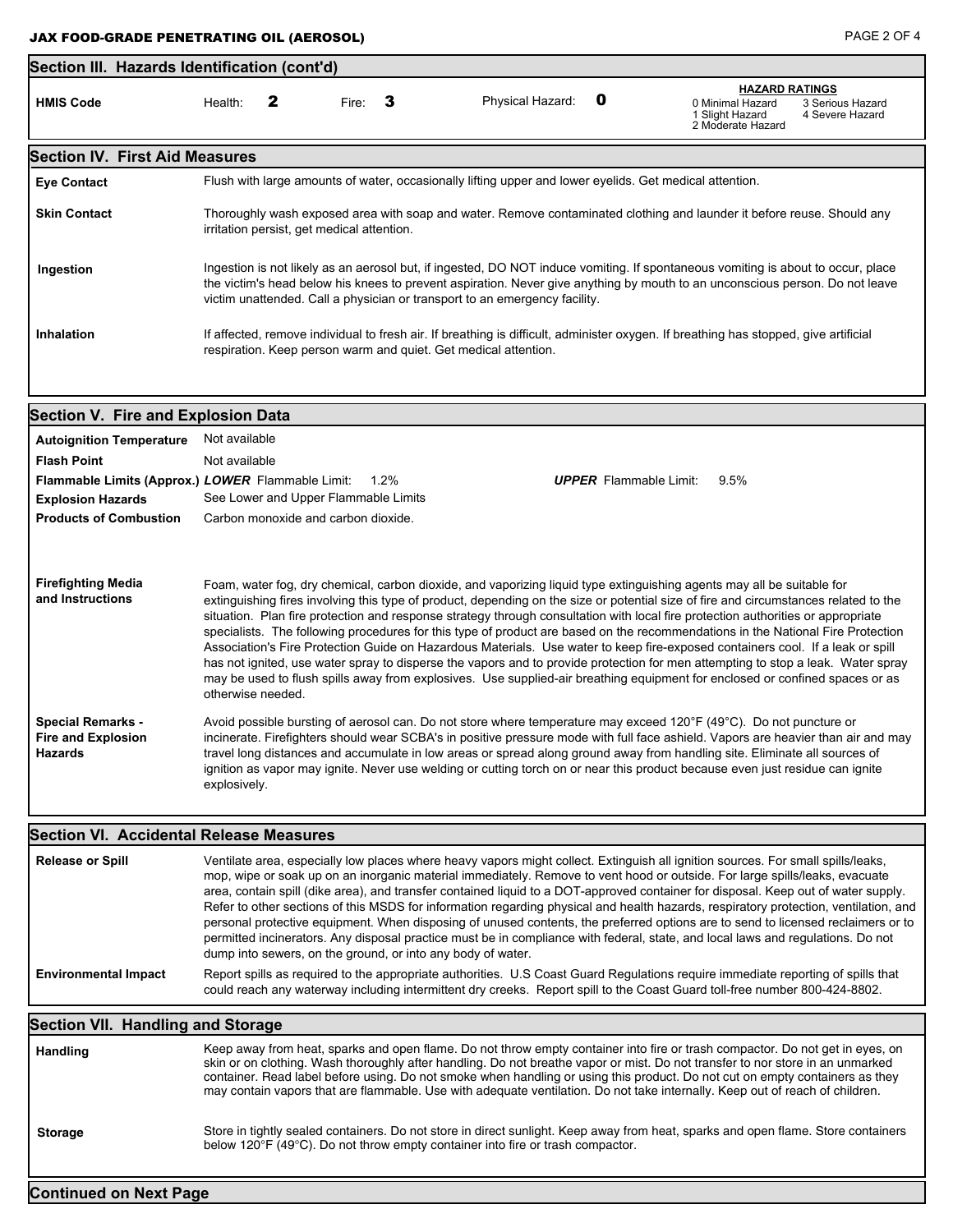$\overline{\phantom{a}}$ 

|                                                                                                                                                            | <b>Section VIII. Exposure Controls and Personal Protection</b>                                                                                                                       |                                 |                                                                                                                                |  |  |  |
|------------------------------------------------------------------------------------------------------------------------------------------------------------|--------------------------------------------------------------------------------------------------------------------------------------------------------------------------------------|---------------------------------|--------------------------------------------------------------------------------------------------------------------------------|--|--|--|
| <b>Respiratory Protection</b>                                                                                                                              | NIOSH/MSHA-approved air-supplied respirator is advised in absence of proper environmental control.                                                                                   |                                 |                                                                                                                                |  |  |  |
|                                                                                                                                                            |                                                                                                                                                                                      |                                 |                                                                                                                                |  |  |  |
|                                                                                                                                                            |                                                                                                                                                                                      |                                 |                                                                                                                                |  |  |  |
|                                                                                                                                                            |                                                                                                                                                                                      |                                 |                                                                                                                                |  |  |  |
| Ventilation                                                                                                                                                | Local mechanical exhaust ventilation capable of maintaining emissions at the point of use below the PEL/TLV.                                                                         |                                 |                                                                                                                                |  |  |  |
| <b>Protective Gloves</b>                                                                                                                                   | Use polyvinyl alcohol or polyethylene gloves, if needed to avoid prolonged or repeated skin contact.                                                                                 |                                 |                                                                                                                                |  |  |  |
|                                                                                                                                                            |                                                                                                                                                                                      |                                 |                                                                                                                                |  |  |  |
| <b>Eye Protection</b>                                                                                                                                      | Chemical splash goggles or face shield in compliance with OSHA regulations are advised when eye contact may occur.                                                                   |                                 |                                                                                                                                |  |  |  |
|                                                                                                                                                            |                                                                                                                                                                                      |                                 |                                                                                                                                |  |  |  |
| <b>Personal Hygiene</b>                                                                                                                                    | Wash exposed areas with soap and water when finished using this product. Do not eat or drink when using this product. Do not<br>swallow. Wash hands before eating or using washroom. |                                 |                                                                                                                                |  |  |  |
|                                                                                                                                                            |                                                                                                                                                                                      |                                 |                                                                                                                                |  |  |  |
|                                                                                                                                                            |                                                                                                                                                                                      |                                 |                                                                                                                                |  |  |  |
| <b>Engineering Controls</b>                                                                                                                                | protective clothing (gloves, boots, apron or full body suit) depending on operation.                                                                                                 |                                 | Implement engineering controls so that workplace exposure limit(s) of product or any component is not exceeded. Use impervious |  |  |  |
|                                                                                                                                                            |                                                                                                                                                                                      |                                 |                                                                                                                                |  |  |  |
|                                                                                                                                                            |                                                                                                                                                                                      |                                 |                                                                                                                                |  |  |  |
| <b>Exposure Limit</b>                                                                                                                                      | See PEL/TLV of ingredients in Section II                                                                                                                                             |                                 |                                                                                                                                |  |  |  |
|                                                                                                                                                            | <b>Section IX. Physical and Chemical Properties</b>                                                                                                                                  |                                 |                                                                                                                                |  |  |  |
| Appearance/Odor                                                                                                                                            | Amber liquid with a petroleum odor                                                                                                                                                   | <b>Vapor Pressure</b>           | 50 psig @ 70°F (21°C)                                                                                                          |  |  |  |
|                                                                                                                                                            |                                                                                                                                                                                      | <b>Vapor Density</b>            | Heavier than air                                                                                                               |  |  |  |
| <b>Odor Threshold</b>                                                                                                                                      | Not available                                                                                                                                                                        | <b>Percent Volatile</b>         | 40%                                                                                                                            |  |  |  |
| <b>Specific Gravity</b>                                                                                                                                    | 0.85-0.87 concentrate                                                                                                                                                                | <b>Evaporation Rate</b>         | Slower than butyl acetate                                                                                                      |  |  |  |
| <b>Density</b>                                                                                                                                             | Not available                                                                                                                                                                        | Solubility in Water             | Negligible                                                                                                                     |  |  |  |
| pH                                                                                                                                                         | Not available                                                                                                                                                                        | <b>Coefficient of Water/Oil</b> | Not available                                                                                                                  |  |  |  |
| <b>Boiling Point</b>                                                                                                                                       | Complex mixture                                                                                                                                                                      | <b>Distribution</b>             |                                                                                                                                |  |  |  |
| <b>Freezing/Melting Point</b>                                                                                                                              | Not available                                                                                                                                                                        | <b>Physical State</b>           | Liquid and compressed gas in aerosol can                                                                                       |  |  |  |
|                                                                                                                                                            |                                                                                                                                                                                      |                                 |                                                                                                                                |  |  |  |
| <b>Section X. Stability and Reactivity Data</b>                                                                                                            |                                                                                                                                                                                      |                                 |                                                                                                                                |  |  |  |
| <b>Stability</b>                                                                                                                                           | Stable under normal temperatures and pressures.                                                                                                                                      |                                 |                                                                                                                                |  |  |  |
| <b>Conditions of Reactivity</b>                                                                                                                            | Not available                                                                                                                                                                        |                                 |                                                                                                                                |  |  |  |
| <b>Conditions and Materials</b><br>to Avoid                                                                                                                | Avoid contact with strong acids, alkalies, and oxidizers such as liquid chlorine, other halogens, hydrogen peroxide, and oxygen.                                                     |                                 |                                                                                                                                |  |  |  |
|                                                                                                                                                            |                                                                                                                                                                                      |                                 |                                                                                                                                |  |  |  |
|                                                                                                                                                            |                                                                                                                                                                                      |                                 |                                                                                                                                |  |  |  |
|                                                                                                                                                            | Hazardous Polymerization Hazardous polymerization will not occur.                                                                                                                    |                                 |                                                                                                                                |  |  |  |
|                                                                                                                                                            | Hazardous Decomposition Carbon monoxide and carbon dioxide.                                                                                                                          |                                 |                                                                                                                                |  |  |  |
| <b>Products</b>                                                                                                                                            |                                                                                                                                                                                      |                                 |                                                                                                                                |  |  |  |
|                                                                                                                                                            |                                                                                                                                                                                      |                                 |                                                                                                                                |  |  |  |
| Section XI. Toxicological Information                                                                                                                      |                                                                                                                                                                                      |                                 |                                                                                                                                |  |  |  |
| <b>Routes of Entry</b>                                                                                                                                     | Dermal contact, eye contact, inhalation, ingestion.                                                                                                                                  | Ingestion                       | Not available                                                                                                                  |  |  |  |
| <b>Toxicity to Animals</b>                                                                                                                                 | Not available                                                                                                                                                                        | Inhalation                      | Not available                                                                                                                  |  |  |  |
| <b>Effects of Acute Exposure</b>                                                                                                                           | Not available                                                                                                                                                                        | <b>Toxically Synergistic</b>    | Not available                                                                                                                  |  |  |  |
| <b>Acute Effects of</b><br><b>Sensitization</b>                                                                                                            | Not available                                                                                                                                                                        | <b>Products</b>                 |                                                                                                                                |  |  |  |
| <b>Chronic Effects on Humans:</b>                                                                                                                          |                                                                                                                                                                                      |                                 |                                                                                                                                |  |  |  |
| This product does not contain a carcinogen or potential carcinogen as listed by NTP, IARC, or OSHA [29 CFR 1910.1200(D)#4].<br><b>Carcinogenic Effects</b> |                                                                                                                                                                                      |                                 |                                                                                                                                |  |  |  |
|                                                                                                                                                            |                                                                                                                                                                                      |                                 |                                                                                                                                |  |  |  |
|                                                                                                                                                            |                                                                                                                                                                                      |                                 |                                                                                                                                |  |  |  |
| <b>Mutagenic Effects</b>                                                                                                                                   | No data available to indicate any components present at greater than 0.1% may present a mutagenic hazard.                                                                            |                                 |                                                                                                                                |  |  |  |
|                                                                                                                                                            |                                                                                                                                                                                      |                                 |                                                                                                                                |  |  |  |
|                                                                                                                                                            |                                                                                                                                                                                      |                                 |                                                                                                                                |  |  |  |